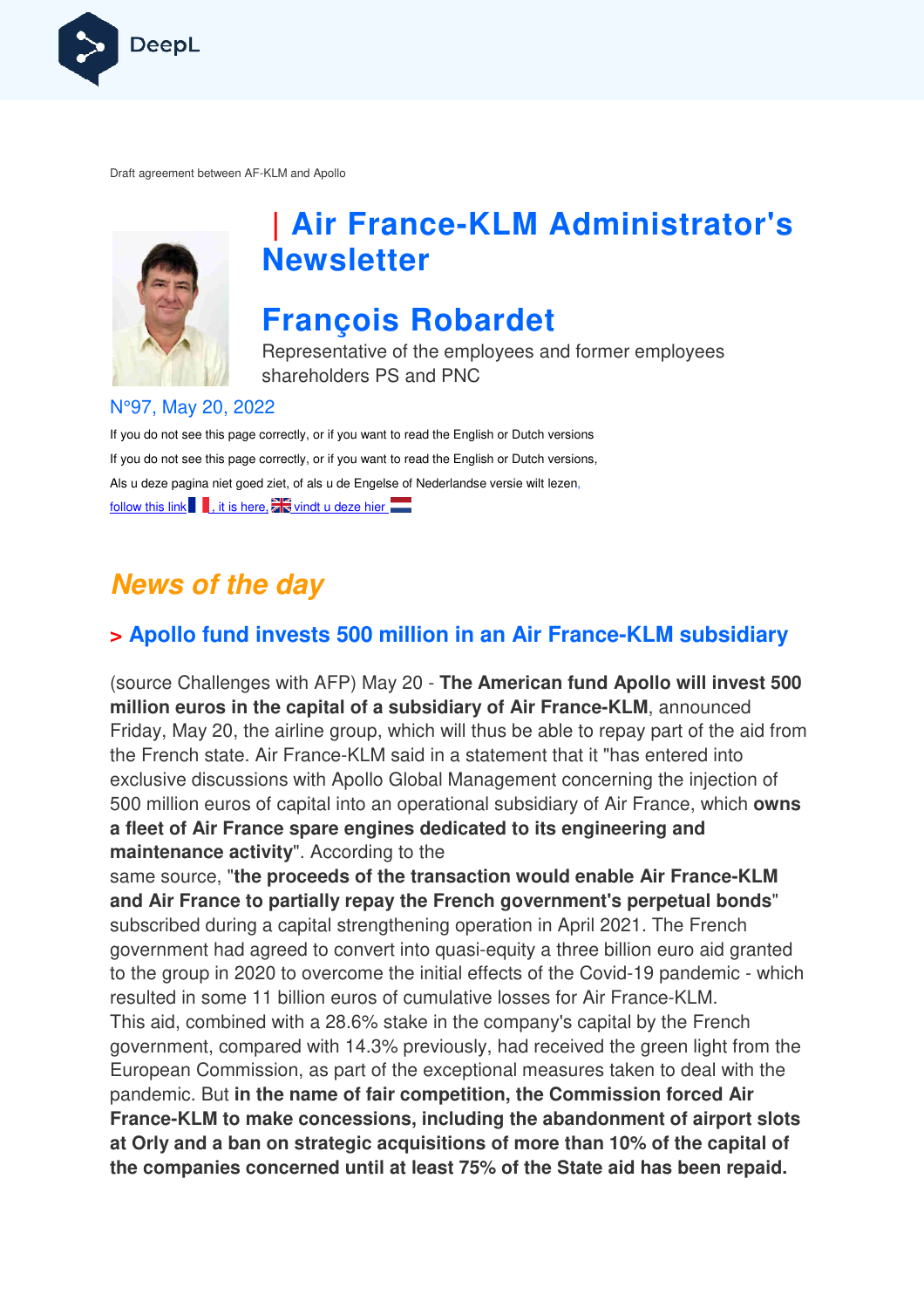Air France-KLM risks missing opportunities at a time when the crisis has weakened many airlines and re-launched a consolidation cycle in the sector. **Apollo's entry into the capital of the Air France subsidiary** "would also facilitate the financing of the future acquisition of spare engines needed for the ongoing renewal of the Air France fleet", the group said. On the other hand, it "**will not lead to any change in operational or social terms**. Consequently, there will be no change in the way spare engines are used, nor any impact on the contracts of Air France or Air France-KLM employees", the company assured

**Friday's announcement comes two days after the revelation of the entry of the French shipping and logistics company CMA CGM** in the capital of the airline group, up to 9%, with a cooperation in the profitable freight sector. The directors of this Marseille-based company, which has prospered thanks to the surge in freight transport prices since the start of the pandemic, have thus shown their "confidence in the future success of our group", said the CEO of Air France-KLM, Benjamin Smith.

After more than two years of bad luck, with abysmal losses and a drastic cost-cutting plan, Air France-KLM is now hoping for a "good summer" thanks to a sharp rise in bookings following the lifting of international travel restrictions. But the airline is still carrying a large debt (7.7 billion euros at the end of March), and will still need new money

**Air France-KLM, which is holding its general meeting of shareholders next Tuesday, indicated in February that it was ready to launch a second recapitalization, which, like the one in April 2021, could reach up to 4 billion euros**.

**My comment:** This is the second draft agreement between Air France-KLM and industrial or financial partners this week.

These two projects contribute to the recovery of Air France-KLM's accounts. Above all, they demonstrate the renewed attractiveness of the Air France-KLM group.

The proposed agreement with Apollo will also boost AFI KLM E&M's engine maintenance business by contributing to the substantial financing required to operate this activity.

Good to know (according to an article in Les Echos, published last February):

Apollo Global Management is a New York-based private equity fund launched in 1990. In a few years, it has become number two in its sector behind the behemoth Blackstone, but ahead of KKR and Carlyle

(...)

.

.